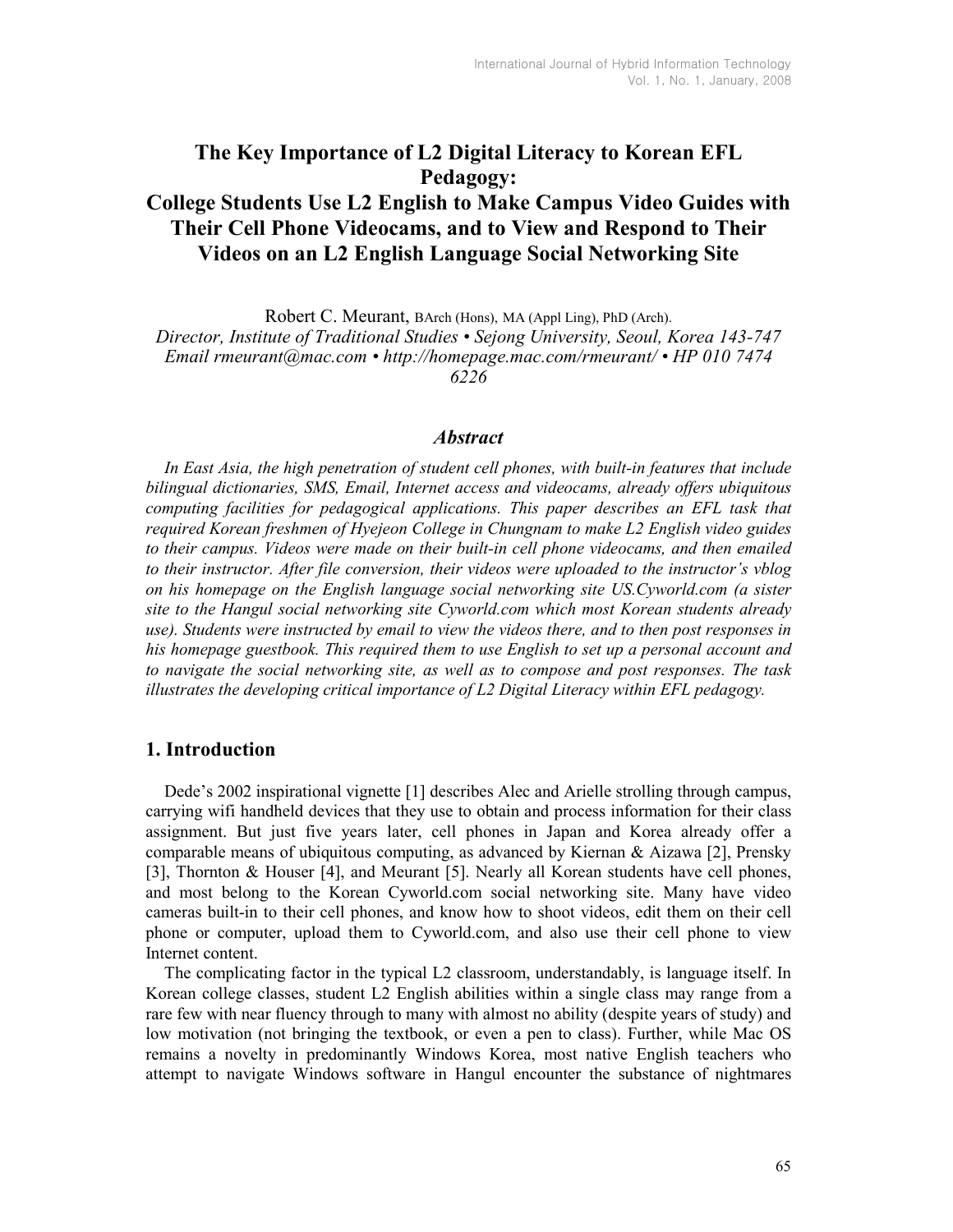(what does the monolingual English teacher do when faced with http://www.cyworld.com/main2/index.htm?)

How then is it feasible for videos be posted and made available for L2 students to view and to comment on in the target language? Cyworld.com allows 'neighbors' to link to another, and the formation of 'towns', which can take video files. But at the time of writing, site navigation within the Korean Cyworld.com is entirely in Hangul, as is most content (although English content can be posted). This makes it difficult for the non-Korean speaker, while providing minimal challenge for Korean students to develop digital literacy in L2 English. The ideal solution is an English language vblog (video blog) with easy (ideally bilingual) navigation that would allow club members to post videos, comments and video responses in a common forum.

## 2. The video task

The Korean Cyworld-owned English language site US.Cyworld at http://us.cyworld.com/ offers particular benefits to Korean EFL students. Although it claims to permit Cyworld.com users to login using their Korean identity and password, at the time of writing we found that this was not in fact possible (note the site interface was extensively restructured in late 2007, after the task this paper describes). Users can upload video and photos directly from a cell phone, by forwarding them as attachments to MMS (Multimedia Message Service messages) that they address to theirdomainname@upload.us.cyworld.com. Individual 'minihomes' allow owner-posted videos and visitor comments, and can link to one another as 'neighbors'. But (again at the time of writing), Global Cyworld (Korea, China, Japan, Taiwan, and the US) does not permit personal sites (i.e. with the same ID and email address) for more than one Cyworld site, nor linking of personal sites from country to country. Further, while US.Cyworld allows public, semi-private and private Clubs to be formed, videos can't be posted to a club.

The workable compromise I eventually settled on was for students to email cell phone videos to their instructor (rather than have them post videos directly to the vblog). This is readily done for free by first uploading via USB cable to an Internet-enabled computer (wifi internet access, available on campus, costs the student data transfer charges, which they resist). The original intention was for the instructor to then mix group videos into a class video, using iMovie and QuickTime Pro, post it on his US.Cyworld.com minihome, and invite responses. But it quickly became apparent that with the software and limited experience available, this approach would not work. Trials with seven classes resulted in 36 video submissions (see Figure 1) in only wmv, avi, k3g, skm and mp4 formats. On the Mac, only the avi files would actually open in QuickTime Pro v.7.1.6 (then current), where they could then be exported (e.g. as QuickTime movies (mov); and only these avi files would import as clips into iMovie v.3.0.3 (outdated). Windows Media Player v.9.0.0 (current) would play these wmv files on the Mac. For assessment, all files could be viewed using the free GOM Media Player v.2.1.3.3413 (current) on the PC (available in English or Korean), except one for which GOM could not find the necessary codec. Attempts by the instructor to convert files on Mac and Windows, or use online converters, were unsuccessful. Nor would k3g files renamed as 3gp convert.

I eventually adopted the solution of personally uploading individual student group files to my US.Cyworld minihome (Figure 1), where necessary combining group sequences of multiple videos using the online US.Cyworld Video Studio mixer. This mixer could actually have been used to produce a class video, despite its very limited features. Video Studio also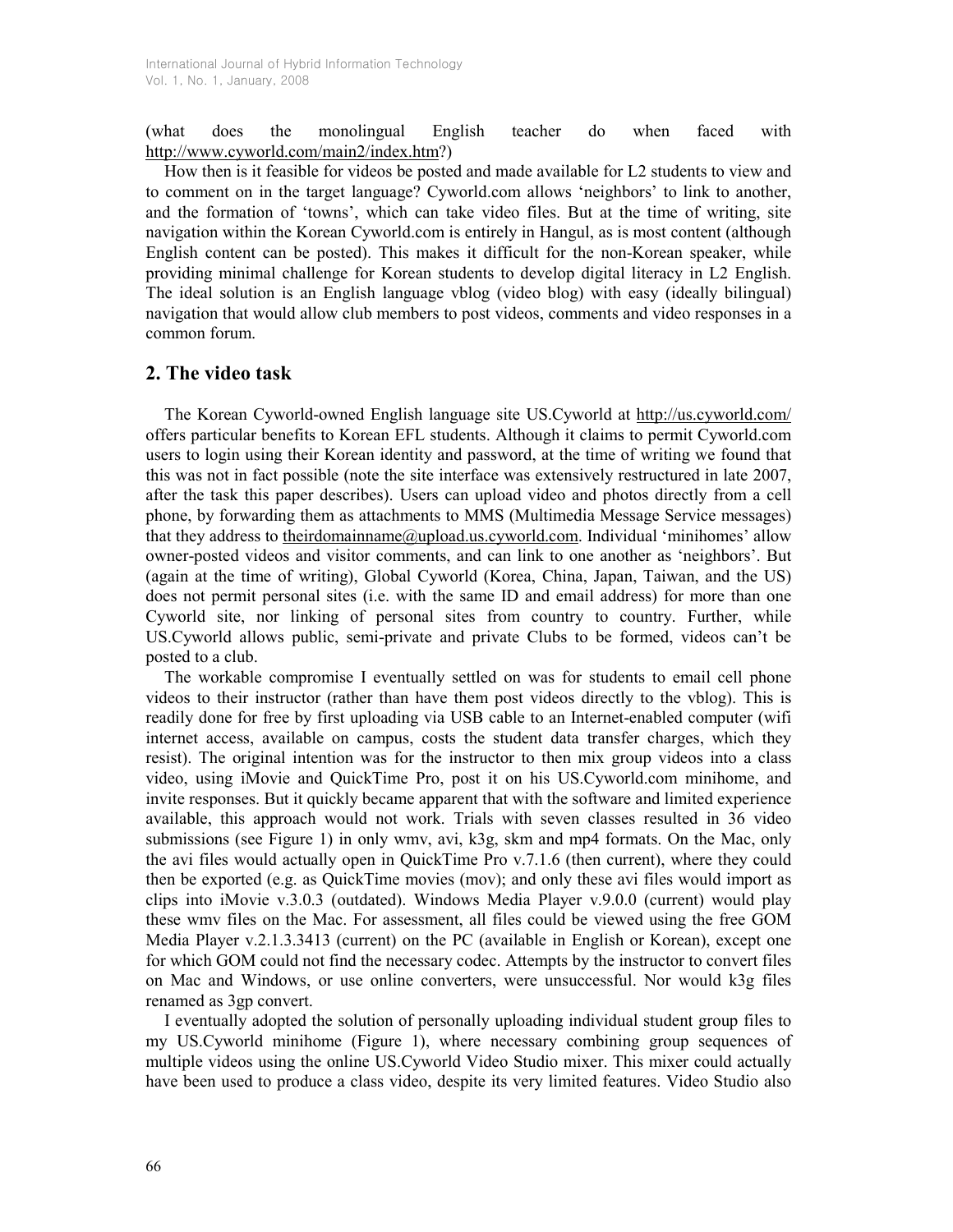enabled a few videos mistakenly shot in portrait mode to be rotated to landscape mode. On uploading to US.Cyworld.com, wmv and avi files behaved well, but k3g, k3g renamed as 3gp, skm and mp4 files lost their audio tracks (though a US.Cyworld FAQ states that avi, asf, divx, dv, flv, mov, mpeg, mpg, rm, wmv, 3gp, and 3g2 video files can be uploaded and used, while the Upload page also includes mp4 as an accepted file format). Eventually, an obliging computer technician was able to convert problem files to wmv and avi (using the Hangul PC Ever Media Player), and these uploaded successfully, though I suspect some hesitancy may have been introduced into the streaming.

### 3. The subsequent homework assignment

The students were subsequently emailed in English and asked to navigate to the US site, login using their Korean Cyworld details, and navigate to this minihome video theater (see Figure 1). However, students discovered they were unable to login using their Cyworld details. The more enterprising then created their own homepages on the US site, which enabled them to login and post comments. Instead of viewing their class video as originally envisaged, they were asked to watch their own and several other student group videos, and leave a written response (in English) in the guestbook (for which login was necessary). This homework also capitalized on exposing them to the US site, which they could readily compare with the Korean site with which they were familiar. It is anticipated such selfgenerated discovery would lead to further voluntary involvement in such online L2 activities. I intend to encourage more such involvement in future; in the following semester I set a task that required more intensive use of the same L2 social networking site. This task will be documented in a forthcoming paper [6].

Language issues affect not only problems with L2 digital literacy, but also, naturally, the instruction of students to perform a task. Here I propose complete understanding on the part of each student is not the objective. Instead, I favor tasks set beyond their comfort level, but tolerate misunderstanding and non-performance. If classes are going well, failure to adequately cope with a task should not be a problem, provided students engage with it, try, and do not become disillusioned. Further, Kohls observes Korea is a deeply people-oriented and group-centered collectivist culture [7], in contrast with Western individualism. Information seems in some mysterious sense to be stored in the group mind, rather than in each individual. In response to this, I accept much prompting of students by one another, and sometimes even what a Westerner would regard as cheating. However several groups were unimaginative in adopting the topic and style of other group efforts; or perhaps it was a peculiar male student fascination with the women's dormitory that resulted in four videos on that topic alone.

The English handout explaining the task is beyond the reading level of many of these students. In my experience such wordy explanations in English of what is required don't connect effectively: but engaging with students, role-playing, and showing them the sort of thing that is desired, does. Further, nonlinear openness is sometimes called for: L2 students sometimes radically misunderstand what is wanted, but nevertheless produce really good work.

## 4. The video task reviewed

As the week progressed an unexpected synergy emerged. Students were better briefed, as a consequence of students of earlier classes advising them on how to proceed. Students with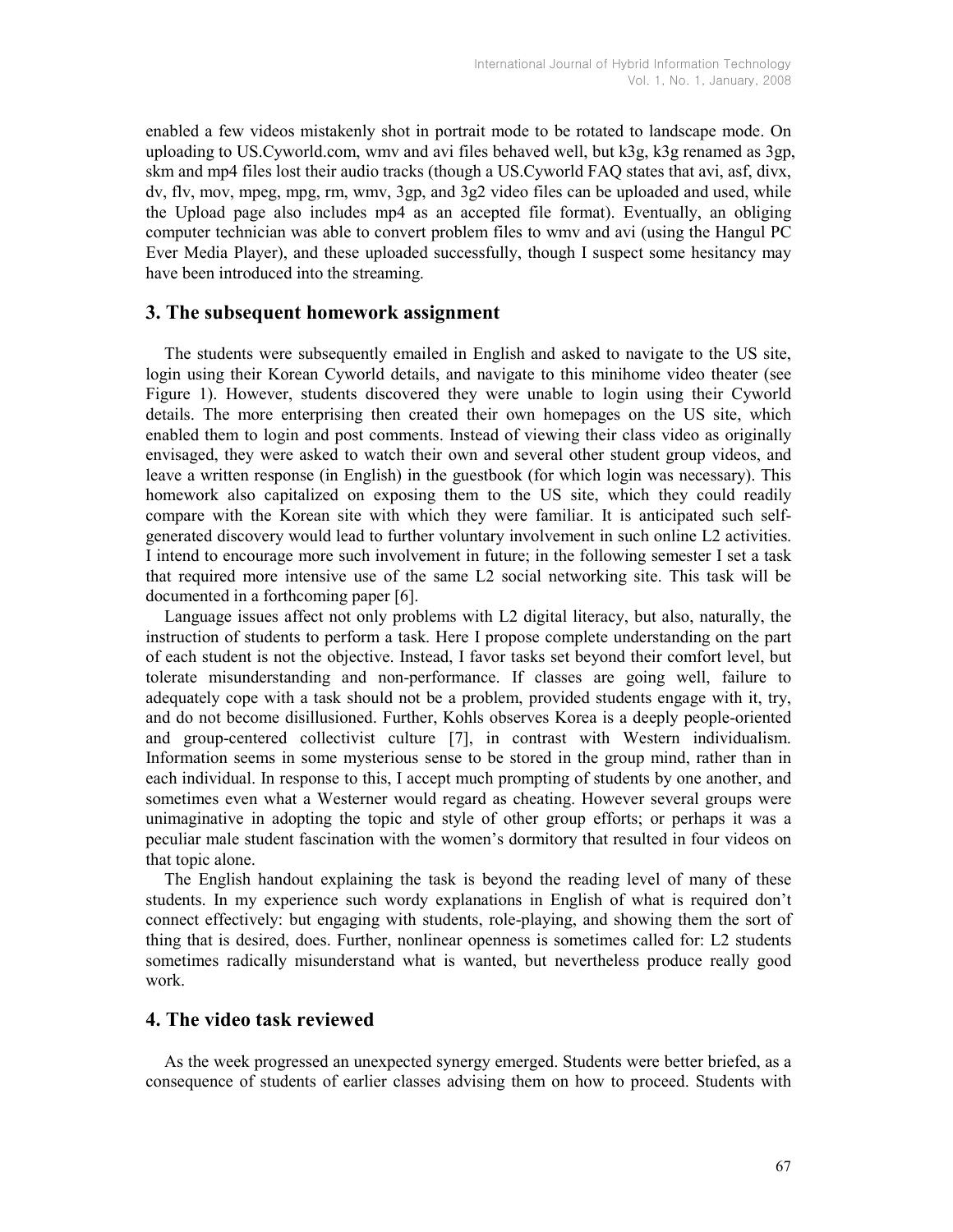better English ability used their own initiative to explain the task in Korean to their classmates, one even using notes prepared by the volunteer translator from a previous class. Without it being suggested, a few students turned up in class with digital video cameras. Student videos improved in quality and even in video format: the last day's submissions were almost all in wmf and avi, and one video was complete with titles, music, transitions, and rolling credits. Some groups proved quite shrewd in their unprompted choice of interviewees.

## 4.1. Software chosen for this lesson

The multimedia software resident on students' cell phones with video cameras enables users to shoot videos, do basic editing, and upload them as MMS attachments to emails. Video enables conversational speech to be recorded and viewed together with visual clues including shaping of the mouth in pronunciation, facial expression, body language, and conversational turn-taking. Social networking sites are exploited: the native Korean-language Cyworld.com (with which students are very familiar) and more particularly its fellow L2 English-language US.Cyworld.com (with which most appear not to be). Students also read, compose and post English emails and responses in an online guestbook.



javaicriptigo\_url(";/px/px\_bbx\_divide\_proc.php?mh\_id=8000182961&menuid=15&folderid=16")

Figure 1: A page of the author's vblog at http://US.Cyworld.com/rmeurant/videos

## 4.2. Software helping achieve lesson objectives

Lesson objectives are achieved by students using English to: negotiate an adequate understanding of what is required of them; plan storyboards; make commentaries and conduct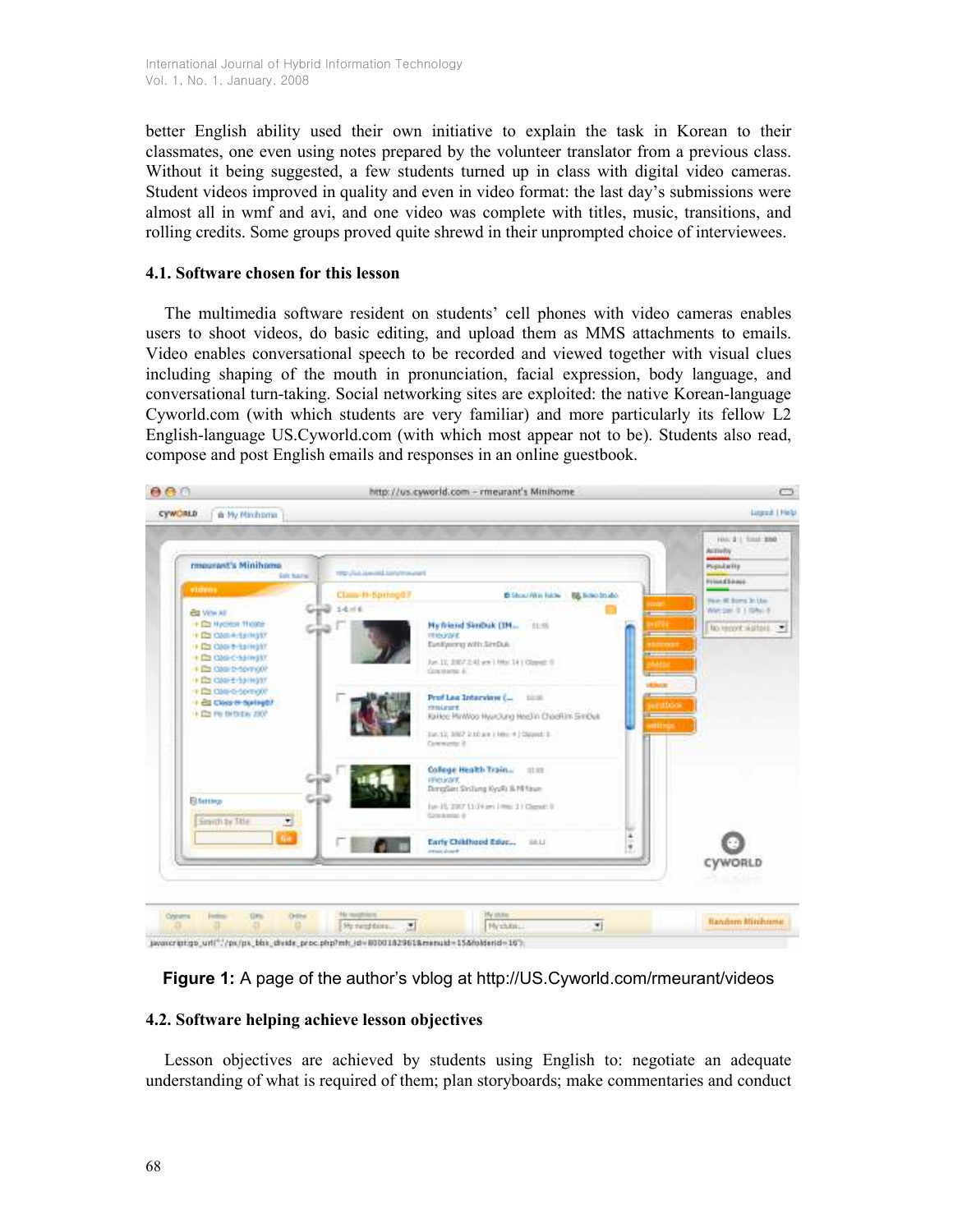interviews for the videos; review their experiences; and respond in writing to the videos. They develop English digital literacy by navigating to a demo podcast site and playing the podcast; composing the cover email for the video upload; comprehending the teacher's email advising the location of student group videos and the follow-up work that is required of them; navigating to the website and the teacher's minihome and video theater; viewing student videos; registering on the site to create their own homepage; and submitting responses in the minihome guestbook. It is hoped they would further familiarize themselves with the US.Cyworld.com site. These strategies clearly focus on newly desirable learning skills that van 't Hooft [8] considers to be primarily those of the ability to connect, collaborate, and network. These accord with Siemens' notion of connectivism [9], which addresses shortcomings in the traditional theories of learning of behaviorism, cognitivism and constructivism which arise from their development before the advent of the Internet and ubiquitous computing.

#### 4.3. Software applied to general pedagogy

The enormous educational potential of Multimedia is apparent: teachers can provide an overview to each week's lesson as a video podcast, which students can view before class (or in lieu of, if absent), even on their PMP's while commuting. Video podcasts are easily made using a webcam and QuickTimePro to record QuickTime movies [10] (on Mac OS only), which are then posted on the class homepage. Or these podcasts can be more creatively mixed in iMovie, using flash animations, video, text and audio resources together with titles, transitions and effects, and incorporate content from student-shot videos. Over time an archive of material can be built-up. An advantage is that the teacher can control the technology of her podcasting, needing only to ensure that the content she delivers is in appropriate file format. But beyond that, she is unlikely to be familiar with, able, or even wish to control the technology of her students, particularly when faced with a foreign culture and language. Though problems with video file format compatibility can be expected, group tasks similar to that described can be set which require multimedia video compositions, taking advantage of the existent widespread penetration in Korea of cell phone video cameras and broadband/wifi connectivity (though it would be advisable to encourage students to post their own videos onto a common Internet site). Thompson [11] describes Duke University's initiative as an example of similar Web 2.0 innovation: students use free iPods to create and record material, and upload audio or image files to shared course space.

To reach the Net Generation, Barnes, Marateo and Ferris [12] recommend that educators exploit the social networking skills that students use outside class. It is clear that social networking websites offer considerable L2 pedagogical potential. An English-language private club set up in US.Cyworld for each class would require students to create individual basic minihomes, for which they would need to use an alternative screen name and password to their Korean Cyworld details. They would post a variety of material on their individual minihome (where they could concentrate on those aspects that interested them, whether videos, animations, music, still images, sketches, or written compositions), their class Club page, and visit and post responses to other students' minihome guestbooks, while linking together as neighbors. This is similar to Wilber's suggestion [13] of exploiting the literacy practices of students by maintaining a course blog, to help develop thinking, reading and writing skills. Links are readily made from class to class; and there is also the potential to interact through English with students from other institutions and countries, exploiting new metacognitive language learning strategies, which I elsewhere explore [14]. Flat Planet [15]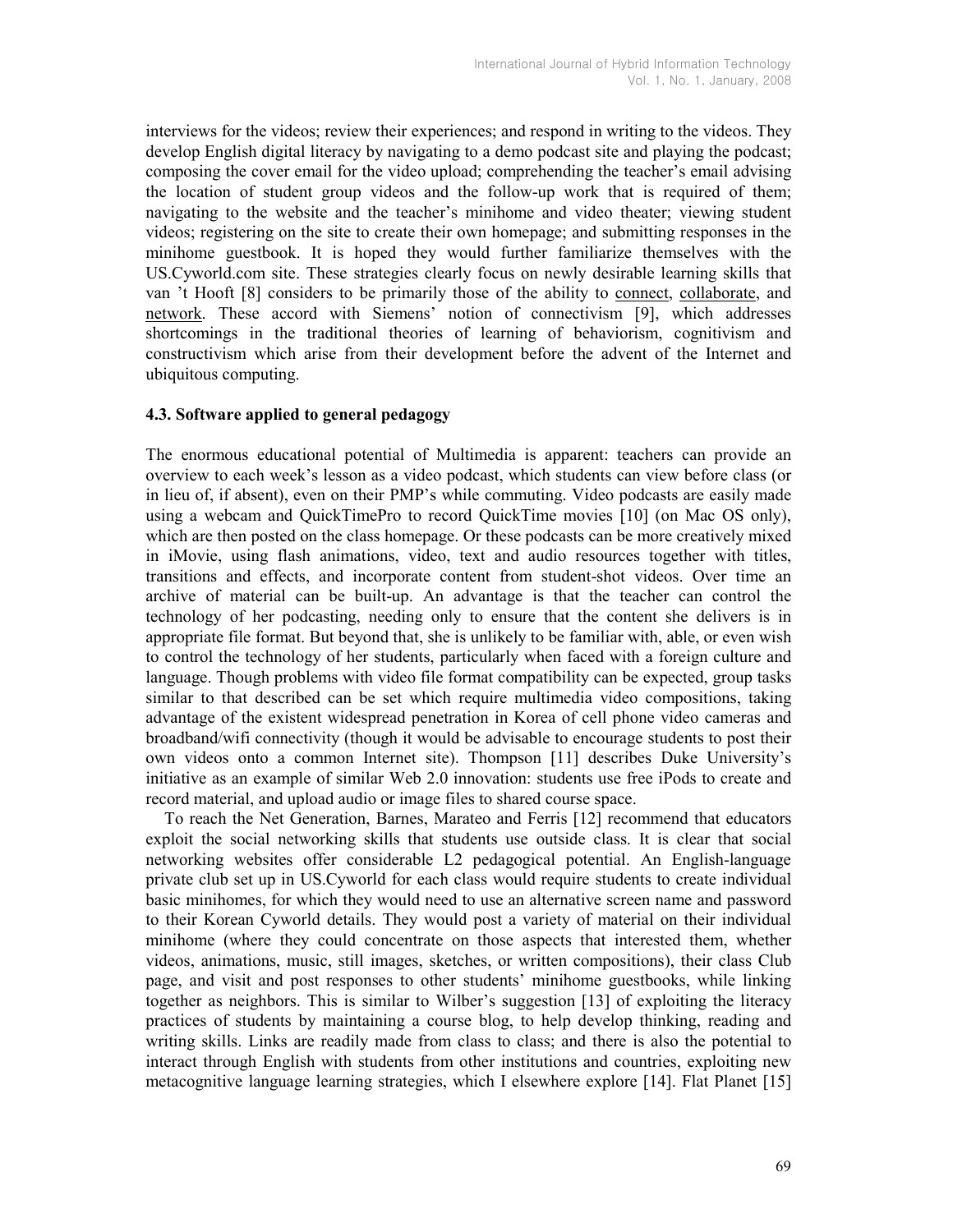provides a wikispace for an online collaborative project between students in Canada and the UK; Wilber [13] cites Ganley's use of blogs to connect students around the globe, who converse in real time using Skype. This interaction can be between students of different native languages; Graddol [16] notes that the majority of human interactions, in English, do not involve a native English speaker. In turn, this leads me to wonder: how distant can that critical point be, when the majority of all human communications become computermediated...?

Hyejeon College enjoys sister relationships with American colleges, with students and staff regularly undertaking educational exchanges. The techniques discussed could be used to correspond online with these American students, and view and respond to each other's videos. The considerable advantage of using US.Cyworld.com for Korean students is that they are already deeply familiar with its parent/sister site Cyworld.com, and this recognition will, by providing essential scaffolding, prove beneficial in facilitating transference of knowledge and language learning strategies from the L1 to the L2. This provides an opportunity to develop L2 digital literacy, directly building on their existent L1 digital literacy skills.

### 4.4. A rationale for the use of this software in the classroom

Using multimedia, according to Bagui [17], the resources teachers and students produce can more closely resemble the cognitive schema of the information that is represented, and thus reduce cognitive overload. Multimedia can also more closely represent the formal structures of non-digital phenomena, both communicating more effectively and satisfying the aesthetic sense. The keys to successful implementation of video UCC (user-created content) are the access Korean students already enjoy to ubiquitous computing in the form of cell phone videocams, the high penetration of broadband connectivity in Korea, and the wifi networking of campuses. This pervasiveness means that video recording (together with limited editing capability) is available immediately, on demand, and does not require specialist training (notwithstanding the plethora of video formats and codecs). Wifi and Internet connections are freely available, allowing videos to be posted, viewed, and responded to using just cell phones.

Roblyer [18] identifies a key focus of technology integration to be the necessity that essential conditions be in place to support that integration. Integrating Korean video UCC and networking capability with Internet-based social networking sites means that video communication for teaching and learning is desirable, feasible, and available now, without an educational institution needing to heavily invest in providing students with multimedia devices - they are already clutching them tightly in their hands during class. Vblog forums are available to share video information and to respond to it, as the capability of YouTube demonstrates, where video posts generate successive video responses. In Korea, the streaming ability to view this content on a cell phone or PMP via wifi access to the Internet is available on campus and at fastfood outlets, with KT and SKT having established full Wi-Bro coverage of Seoul. Students can also download video podcasts to their cell phones or PMPs, to view in their own time while undertaking lengthy commutes to and from college (many Hyejeon College students commute by bus to and from Seoul or Incheon for 4 hours or more daily).

## 5. Conclusion

L2 Digital Literacy, particularly in English, is rapidly becoming highly desirable, and I suggest it is both appropriate and inevitable that it play a more dominant role in EFL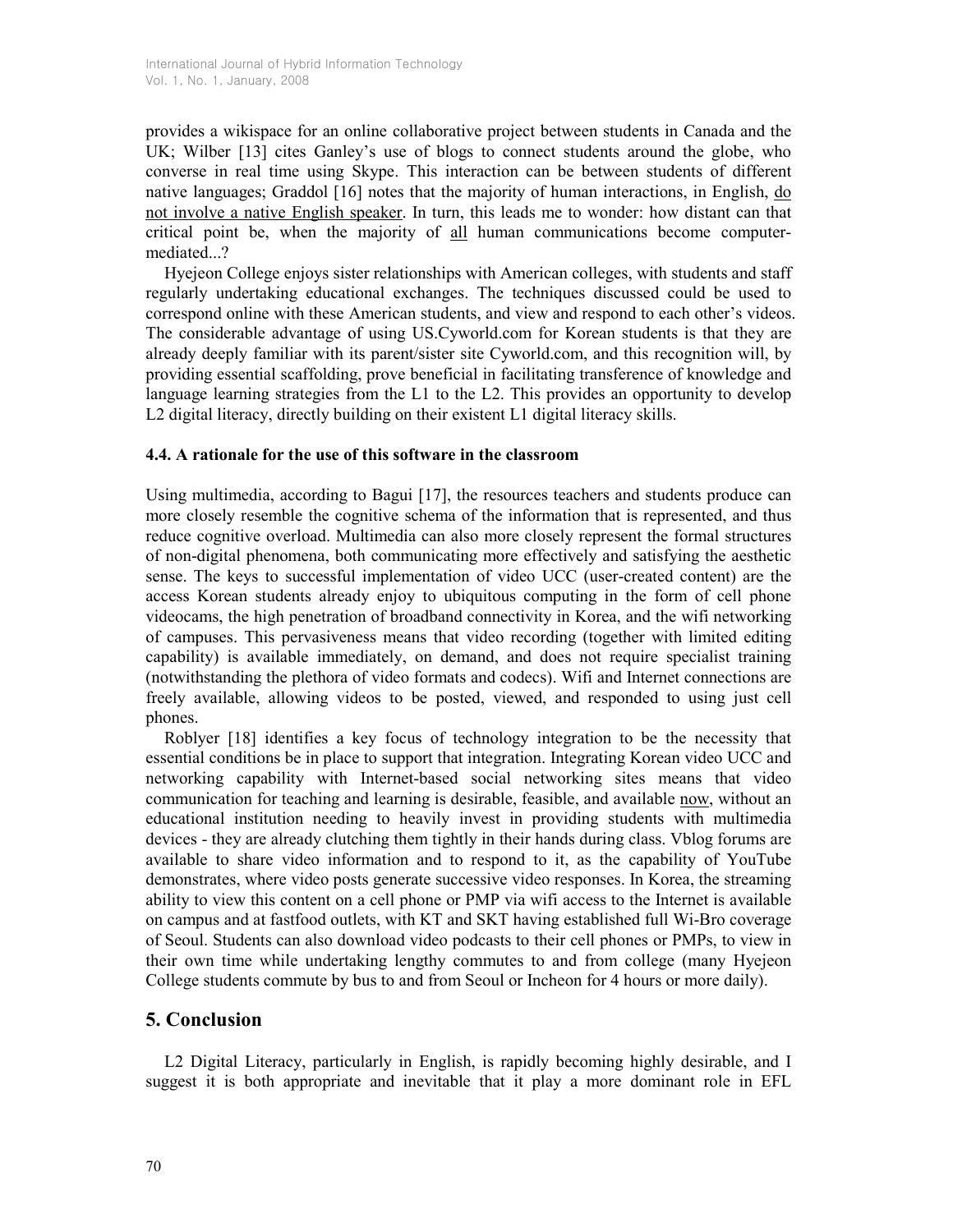pedagogy in Korea. While access to face-to-face conversations with native speakers remains difficult, computer-mediated communication with other non-native speakers is rapidly growing. L2 Digital Literacy in English enables students and professionals to access the enormous depth and variety of English resources available on the Internet, and facilitates global computer-mediated communication with one another in the world's first global language. As ubiquitous computing permeates the classroom, education and society, this tendency will only increase.

It remains to be seen whether, longer term, true ubiquitous computing and eventual smart classrooms (together with digital translation services) will make these technologies totally transparent, and the limitations of L2 language skills will no longer present any impediment.

#### 5.1. Postscript

The cell phone videos and comments are posted at http://US.Cyworld.com/rmeurant (no login is required, though without login, comments cannot be posted). Note that the site interface was radically changed in late 2007, and some data including responses appears to have been lost in the process. The site also contains substantial material from a subsequent task that was set in Fall 2007, which I intend to document in a forthcoming paper at ICCIT08.

## 6. Reference List

- [1] C. Dede, "Vignettes about the future of learning technologies", in D.L. Evans, P.J. Bond and B.P. Mehlman (Eds.), VISIONS 2020: Transforming Education and Training Through Advanced Technologies, U.S. Department of Commerce, Technology Administration, Office of Public Affairs, Washington, DC, 2002, pp. 18-25. Retrieved 20 May 2007 from http://www.technology.gov/reports/TechPolicy/2020Visions.pdf
- [2] P. J. Keirnan and K. Aizawa, "Cell phones in task based learning: Are cell phones useful language learning tools?", ReCALL 16(1), 2004, pp. 71–84.
- [3] M. Prensky, "What can you learn from a cell phone? Almost anything!", *Innovate*, vol. 1, no. 5, 2005. Retrieved 27 May 2006 from http://www.innovateonline.info/index.php?view=article&id=83
- [4] P. Thornton and C. Houser, "Using mobile phones in English education in Japan", Journal of Computer Assisted Learning, vol. 21, 2005, pp. 217–228.
- [5] R. C. Meurant, "Cell phones in the classroom: Thumbs up to SMS", in G. Lee, D. Slezak, T.-H. Kim, P. Sloot, H.-K. Kim, I. S. Ko and M. Szczuka (Eds.), Proceedings of the 2006 International Conference on Hybrid Information Technology ICHIT2006, IEEE Computer Society, Los Alamitos, California, 2006.
- [6] R. C. Meurant, "Mixed success on US.Cyworld: Reflections on Korean EFL college student efforts to establish an L2 presence on an American social networking site", ICCIT08: 2008 International Conference on Convergence and hybrid Information Technology, to be held in Busan, Nov. 2008 (subject to acceptance).
- [7] R. C. Meurant, "Kohls' 'Korea: People-Oriented and Group-Centered': Cultural Dimensions and Aspects of Face", presented to The World Congress for Korean Studies, Korean Political Science Association, Busan, Korea, August 2007, refer http://homepage.mac.com/rmeurant/HOME/FileSharing15.html
- [8] M. van 't Hooft, "Schools, children, and digital technology: Building better relationships for a better tomorrow", *Innovate*, vol. 3, no. 4, 2007. Retrieved 24 May 2007 from http://www.innovateonline.info/index.php?view=article&id=376
- [9] G. Siemens, "Connectivism: 'A learning theory for the digital age", elearnspace, 2004. Retrieved 24 May 2007 from http://www.elearnspace.org/Articles/connectivism.htm
- [10] Apple, "QuickTime 7: The world's digital media standard", Technology Brief, Apple Computer, 2005. Retrieved 20 May 2007 from http://images.apple.com/quicktime/pdf/QuickTime7\_Tech\_Brief\_V2.pdf
- [11] J. Thomson, "Is Education 1.0 ready for Web 2.0 students?", *Innovate*, vol. 3, no. 4, 2007. Retrieved 24 May 2007 from http://www.innovateonline.info/index.php?view=article&id=393